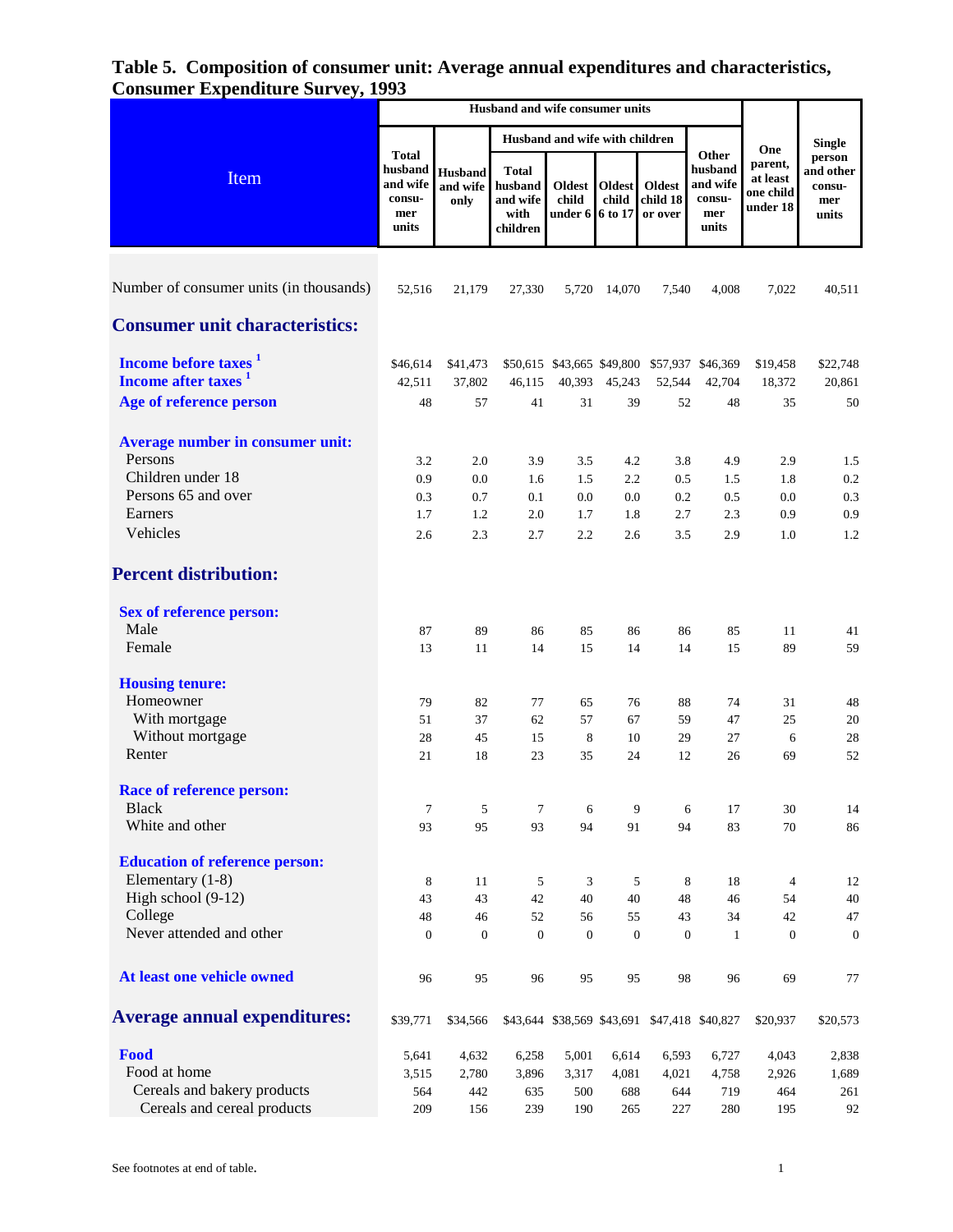| enuitui c oui vej ș                   | 1, s v                                        |                                    |                                                         |                                                    |                 |                               |                                               |                                              |                                               |
|---------------------------------------|-----------------------------------------------|------------------------------------|---------------------------------------------------------|----------------------------------------------------|-----------------|-------------------------------|-----------------------------------------------|----------------------------------------------|-----------------------------------------------|
|                                       | Husband and wife with children                |                                    |                                                         |                                                    |                 |                               |                                               |                                              | <b>Single</b>                                 |
|                                       | <b>Total</b>                                  |                                    |                                                         |                                                    |                 |                               | Other                                         | One                                          |                                               |
| Item                                  | husband<br>and wife<br>consu-<br>mer<br>units | <b>Husband</b><br>and wife<br>only | <b>Total</b><br>husband<br>and wife<br>with<br>children | Oldest<br>child<br>under $6 \mid 6 \text{ to } 17$ | Oldest<br>child | Oldest<br>child 18<br>or over | husband<br>and wife<br>consu-<br>mer<br>units | parent,<br>at least<br>one child<br>under 18 | person<br>and other<br>consu-<br>mer<br>units |
| <b>Bakery</b> products                | 356                                           | 287                                | 396                                                     | 310                                                | 423             | 417                           | 439                                           | 268                                          | 168                                           |
| Meats, poultry, fish, and eggs        | 940                                           | 747                                | 1,012                                                   | 809                                                | 1,034           | 1,145                         | 1,460                                         | 817                                          | 453                                           |
| Beef                                  | 308                                           | 256                                | 326                                                     | 274                                                | 346             | 330                           | 455                                           | 251                                          | 135                                           |
| Pork                                  | 195                                           | 155                                | 205                                                     | 146                                                | 207             | 252                           | 332                                           | 177                                          | 97                                            |
| Other meats                           | 124                                           | 93                                 | 138                                                     | 104                                                | 136             | 173                           | 193                                           | 115                                          | 60                                            |
| Poultry                               | 167                                           | 129                                | 186                                                     | 159                                                | 187             | 208                           | 234                                           | 141                                          | 84                                            |
| Fish and seafood                      | 109                                           | 85                                 | 117                                                     | 97                                                 | 116             | 135                           | 183                                           | 102                                          | 57                                            |
| Eggs                                  | 38                                            | 29                                 | 41                                                      | 30                                                 | 42              | 47                            | 63                                            | 31                                           | 20                                            |
| Dairy products                        | 387                                           | 295                                | 438                                                     | 383                                                | 469             | 423                           | 517                                           | 276                                          | 179                                           |
| Fresh milk and cream                  | 165                                           | 115                                | 193                                                     | 176                                                | 204             | 186                           | 236                                           | 141                                          | 77                                            |
| Other dairy products                  | 222                                           | 180                                | 245                                                     | 208                                                | 265             | 237                           | 280                                           | 135                                          | 101                                           |
| Fruits and vegetables                 | 571                                           | 480                                | 607                                                     | 519                                                | 632             | 633                           | 793                                           | 417                                          | 282                                           |
| Fresh fruits                          | 178                                           | 154                                | 185                                                     | 150                                                | 193             | 200                           | 250                                           | 120                                          | 87                                            |
| Fresh vegetables                      | 168                                           | 152                                | 172                                                     | 137                                                | 180             | 186                           | 225                                           | 123                                          | 86                                            |
| Processed fruits                      | 123                                           | 92                                 | 141                                                     | 138                                                | 144             | 137                           | 160                                           | 90                                           | 61                                            |
| Processed vegetables                  | 102                                           | 82                                 | 109                                                     | 93                                                 | 114             | 110                           | 158                                           | 84                                           | 48                                            |
| Other food at home                    | 1,053                                         | 815                                | 1,204                                                   | 1,105                                              | 1,258           | 1,175                         | 1,269                                         | 952                                          | 515                                           |
| Sugar and other sweets                | 135                                           | 110                                | 152                                                     | 121                                                | 170             | 139                           | 156                                           | 206                                          | 69                                            |
| Fats and oils                         | 99                                            | 82                                 | 107                                                     | 80                                                 | 110             | 125                           | 137                                           | 94                                           | 48                                            |
| Miscellaneous foods                   | 468                                           | 341                                | 554                                                     | 603                                                | 565             | 487                           | 544                                           | 398                                          | 227                                           |
| Nonalcoholic beverages                | 287                                           | 215                                | 330                                                     | 253                                                | 350             | 355                           | 375                                           | 226                                          | 143                                           |
| Food prep by cu, out-of-town trips    | 63                                            | 67                                 | 61                                                      | 48                                                 | 63              | 68                            | 57                                            | 28                                           | 27                                            |
| Food away from home                   | 2,126                                         | 1,852                              | 2,362                                                   | 1,685                                              | 2,533           | 2,572                         | 1,969                                         | 1,117                                        | 1,149                                         |
| <b>Alcoholic beverages</b>            | 288                                           | 288                                | 297                                                     | 301                                                | 266             | 358                           | 224                                           | 124                                          | 265                                           |
| <b>Housing</b>                        | 11,952                                        | 10,181                             | 13,292                                                  | 13,350                                             | 13,898          | 12,099                        | 12,164                                        | 7,656                                        | 6,967                                         |
| Shelter                               | 6,509                                         | 5,467                              | 7,346                                                   | 7,449                                              | 7,733           | 6,545                         | 6,316                                         | 4,344                                        | 4,183                                         |
| Owned dwellings                       | 4,747                                         | 3,879                              | 5,466                                                   | 5,319                                              | 5,752           | 5,044                         | 4,429                                         | 1,628                                        | 1,792                                         |
| Mortgage interest and charges         | 2,812                                         | 1,780                              | 3,615                                                   | 3,842                                              | 3,898           | 2,916                         | 2,789                                         | 1,000                                        | 819                                           |
| Property taxes                        | 1,135                                         | 1,150                              | 1,140                                                   | 888                                                | 1,151           | 1,312                         | 1,020                                         | 372                                          | 503                                           |
| Maintenance, repairs, insurance,      |                                               |                                    |                                                         |                                                    |                 |                               |                                               |                                              |                                               |
| other expenses                        | 800                                           | 949                                | 710                                                     | 589                                                | 704             | 815                           | 621                                           | 255                                          | 470                                           |
| Rented dwellings                      | 1,240                                         | 1,028                              | 1,366                                                   | 1,886                                              | 1,468           | 780                           | 1,508                                         | 2,622                                        | 2,170                                         |
| Other lodging                         | 522                                           | 560                                | 514                                                     | 244                                                | 513             | 721                           | 378                                           | 95                                           | 221                                           |
| Utilities, fuels, and public services | 2,543                                         | 2,292                              | 2,678                                                   | 2,278                                              | 2,669           | 2,998                         | 2,948                                         | 1,855                                        | 1,599                                         |
| Natural gas                           | 325                                           | 295                                | 343                                                     | 297                                                | 338             | 388                           | 354                                           | 262                                          | 223                                           |
| Electricity                           | 1,036                                         | 947                                | 1,094                                                   | 884                                                | 1,115           | 1,213                         | 1,109                                         | 751                                          | 592                                           |
| Fuel oil and other fuels              | 124                                           | 127                                | 119                                                     | 88                                                 | 122             | 136                           | 150                                           | 49                                           | 75                                            |
| Telephone services                    | 742                                           | 647                                | 780                                                     | 728                                                | 753             | 868                           | 992                                           | 639                                          | 551                                           |
| Water and other public services       | 315                                           | 275                                | 343                                                     | 281                                                | 340             | 394                           | 343                                           | 154                                          | 159                                           |
| Household operations                  | 608                                           | 357                                | 807                                                     | 1,374                                              | 837             | 321                           | 584                                           | 543                                          | 274                                           |
| Personal services                     | 310                                           | $27\,$                             | 527                                                     | 1,190                                              | 517             | 44                            | 319                                           | 422                                          | 88                                            |
| Other household expenses              | 299                                           | 329                                | 280                                                     | 185                                                | 320             | 277                           | 265                                           | 122                                          | 187                                           |

## **Table 5. Composition of consumer unit: Average annual expenditures and characteristics, Consumer Expenditure Survey, 1993- Continued**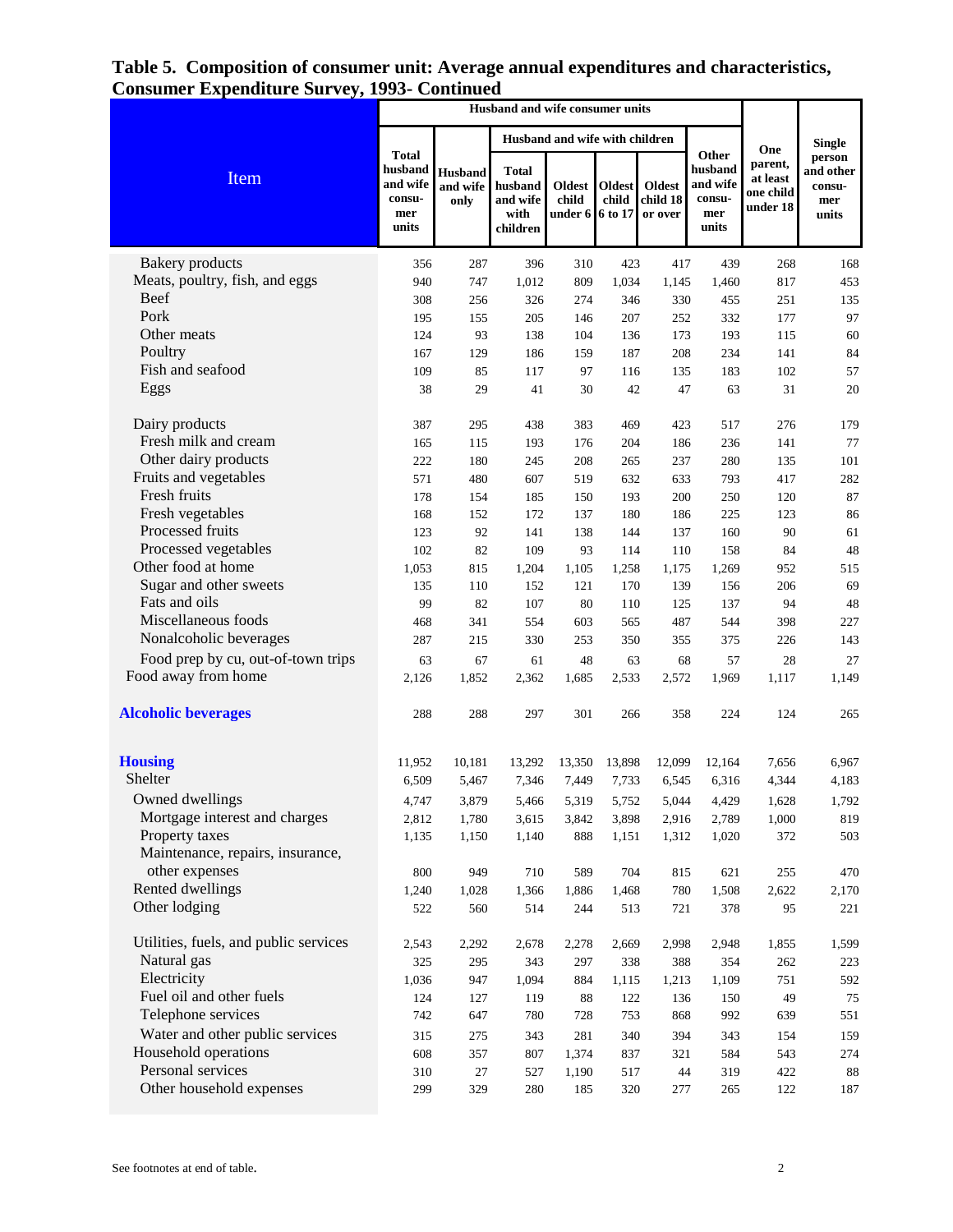## **Table 5. Composition of consumer unit: Average annual expenditures and characteristics, Consumer Expenditure Survey, 1993- Continued**

|                                         | <b>Husband and wife consumer units</b>                        |                                    |                                                         |                                   |                                   |                                      |                                                        |                                                     |                                                                |
|-----------------------------------------|---------------------------------------------------------------|------------------------------------|---------------------------------------------------------|-----------------------------------|-----------------------------------|--------------------------------------|--------------------------------------------------------|-----------------------------------------------------|----------------------------------------------------------------|
|                                         |                                                               |                                    |                                                         | Husband and wife with children    |                                   |                                      |                                                        |                                                     |                                                                |
| Item                                    | <b>Total</b><br>husband<br>and wife<br>consu-<br>mer<br>units | <b>Husband</b><br>and wife<br>only | <b>Total</b><br>husband<br>and wife<br>with<br>children | <b>Oldest</b><br>child<br>under 6 | <b>Oldest</b><br>child<br>6 to 17 | <b>Oldest</b><br>child 18<br>or over | Other<br>husband<br>and wife<br>consu-<br>mer<br>units | One<br>parent,<br>at least<br>one child<br>under 18 | <b>Single</b><br>person<br>and other<br>consu-<br>mer<br>units |
| Housekeeping supplies                   | 546                                                           | 482                                | 594                                                     | 533                               | 598                               | 641                                  | 559                                                    | 267                                                 | 254                                                            |
| Laundry and cleaning supplies           | 136                                                           | 110                                | 146                                                     | 125                               | 151                               | 156                                  | 194                                                    | 103                                                 | 62                                                             |
| Other household products                | 267                                                           | 244                                | 291                                                     | 245                               | 281                               | 353                                  | 225                                                    | 115                                                 | 110                                                            |
| Postage and stationery                  | 144                                                           | 127                                | 157                                                     | 163                               | 167                               | 132                                  | 141                                                    | 49                                                  | 82                                                             |
| Household furnishings and equipment     | 1,744                                                         | 1,584                              | 1,867                                                   | 1,716                             | 2,061                             | 1,593                                | 1,757                                                  | 647                                                 | 657                                                            |
| Household textiles                      | 147                                                           | 129                                | 158                                                     | 126                               | 191                               | 117                                  | 162                                                    | 58                                                  | 51                                                             |
| Furniture                               | 437                                                           | 385                                | 482                                                     | 457                               | 530                               | 411                                  | 401                                                    | 226                                                 | 178                                                            |
| Floor coverings                         | 145                                                           | 142                                | 150                                                     | 185                               | 154                               | 110                                  | 124                                                    | 22                                                  | 24                                                             |
| Major appliances                        | 196                                                           | 194                                | 189                                                     | 186                               | 187                               | 197                                  | 254                                                    | 95                                                  | 82                                                             |
| Small appliances, miscellaneous         |                                                               |                                    |                                                         |                                   |                                   |                                      |                                                        |                                                     |                                                                |
| housewares                              | 118                                                           | 117                                | 125                                                     | 128                               | 116                               | 137                                  | 83                                                     | 47                                                  | 53                                                             |
| Miscellaneous household equipment       | 702                                                           | 617                                | 763                                                     | 635                               | 883                               | 622                                  | 733                                                    | 198                                                 | 269                                                            |
| <b>Apparel and services</b>             | 2,150                                                         | 1,767                              | 2,424                                                   | 2,134                             | 2,522                             | 2,471                                | 2,297                                                  | 1,434                                               | 1,098                                                          |
| Men and boys                            | 552                                                           | 451                                | 638                                                     | 483                               | 705                               | 631                                  | 497                                                    | 296                                                 | 282                                                            |
| Men, 16 and over                        | 420                                                           | 387                                | 456                                                     | 370                               | 436                               | 570                                  | 349                                                    | 151                                                 | 255                                                            |
| Boys, 2 to 15                           | 132                                                           | 64                                 | 182                                                     | 113                               | 269                               | 61                                   | 148                                                    | 145                                                 | 28                                                             |
| Women and girls                         | 851                                                           | 744                                | 932                                                     | 650                               | 1,010                             | 1,023                                | 865                                                    | 637                                                 | 409                                                            |
| Women, 16 and over                      | 718                                                           | 714                                | 720                                                     | 513                               | 705                               | 935                                  | 728                                                    | 458                                                 | 383                                                            |
| Girls, 2 to 15                          | 133                                                           | 31                                 | 212                                                     | 137                               | 306                               | 88                                   | 137                                                    | 179                                                 | 26                                                             |
| Children under 2                        | 116                                                           | 46                                 | 158                                                     | 455                               | 87                                | 47                                   | 199                                                    | 102                                                 | 28                                                             |
| Footwear                                | 313                                                           | 212                                | 376                                                     | 303                               | 403                               | 384                                  | 413                                                    | 214                                                 | 170                                                            |
| Other apparel products and services     | 318                                                           | 313                                | 320                                                     | 243                               | 316                               | 386                                  | 324                                                    | 185                                                 | 209                                                            |
| <b>Transportation</b>                   | 7,453                                                         | 6,363                              | 8,169                                                   | 6,690                             | 7,249                             | 11,013                               | 8,329                                                  | 2,728                                               | 3,332                                                          |
| Vehicle purchases (net outlay)          | 3,341                                                         | 2,831                              | 3,621                                                   | 3,095                             | 2,988                             | 5,200                                | 4,135                                                  | 863                                                 | 1,247                                                          |
| Cars and trucks, new                    | 1,809                                                         | 1,723                              | 1,870                                                   | 1,493                             | 1,562                             | 2,730                                | 1,849                                                  | 184                                                 | 625                                                            |
| Cars and trucks, used                   | 1,505                                                         | 1,092                              | 1,712                                                   | 1,574                             | 1,389                             | 2,420                                | 2,268                                                  | 675                                                 | 598                                                            |
| Other vehicles                          | 28                                                            | 16                                 | 39                                                      | 28                                | 37                                | 50                                   | 18                                                     | 3                                                   | 24                                                             |
| Gasoline and motor oil                  | 1,277                                                         | 1,049                              | 1,433                                                   | 1,128                             | 1,380                             | 1,764                                | 1,417                                                  | 681                                                 | 639                                                            |
| Other vehicle expenses                  | 2,456                                                         | 2,078                              | 2,759                                                   | 2,151                             | 2,570                             | 3,581                                | 2,387                                                  | 1,008                                               | 1,191                                                          |
| Vehicle finance charges                 | 339                                                           | 252                                | 399                                                     | 362                               | 374                               | 474                                  | 391                                                    | 138                                                 | 139                                                            |
| Maintenance and repairs                 | 819                                                           | 686                                | 932                                                     | 733                               | 894                               | 1,161                                | 756                                                    | 388                                                 | 401                                                            |
| Vehicle insurance                       | 882                                                           | 749                                | 977                                                     | 758                               | 834                               | 1,409                                | 932                                                    | 361                                                 | 468                                                            |
| Vehicle rental, leases, licenses, other |                                                               |                                    |                                                         |                                   |                                   |                                      |                                                        |                                                     |                                                                |
| charges                                 | 416                                                           | 391                                | 451                                                     | 298                               | 468                               | 536                                  | 308                                                    | 122                                                 | 182                                                            |
| Public transportation                   | 378                                                           | 405                                | 355                                                     | 316                               | 311                               | 469                                  | 390                                                    | 176                                                 | 255                                                            |
| <b>Health care</b>                      | 2,323                                                         | 2,648                              | 2,102                                                   | 1,710                             | 2,098                             | 2,408                                | 2,116                                                  | 885                                                 | 1,219                                                          |
| Health insurance                        | 1,061                                                         | 1,287                              | 898                                                     | 790                               | 845                               | 1,081                                | 969                                                    | 369                                                 | 537                                                            |
| Medical services                        | 742                                                           | 683                                | 806                                                     | 650                               | 871                               | 804                                  | 618                                                    | 358                                                 | 394                                                            |
| Drugs                                   | 380                                                           | 515                                | 275                                                     | 191                               | 254                               | 380                                  | 392                                                    | 117                                                 | 228                                                            |
| Medical supplies                        | 140                                                           | 164                                | 122                                                     | 79                                | 128                               | 143                                  | 137                                                    | 41                                                  | 60                                                             |
| <b>Entertainment</b>                    | 2,178                                                         | 1,805                              | 2,526                                                   | 2,877                             | 2,595                             | 2,083                                | 1,777                                                  | 1,038                                               | 1,009                                                          |
| Fees and admissions                     | 557                                                           | 488                                | 631                                                     | 364                               | 739                               | 632                                  | 416                                                    | 218                                                 | 263                                                            |
| Television, radios, sound equipment     | 762                                                           | 486                                | 984                                                     | 1,672                             | 810                               | 731                                  | 706                                                    | 412                                                 | 396                                                            |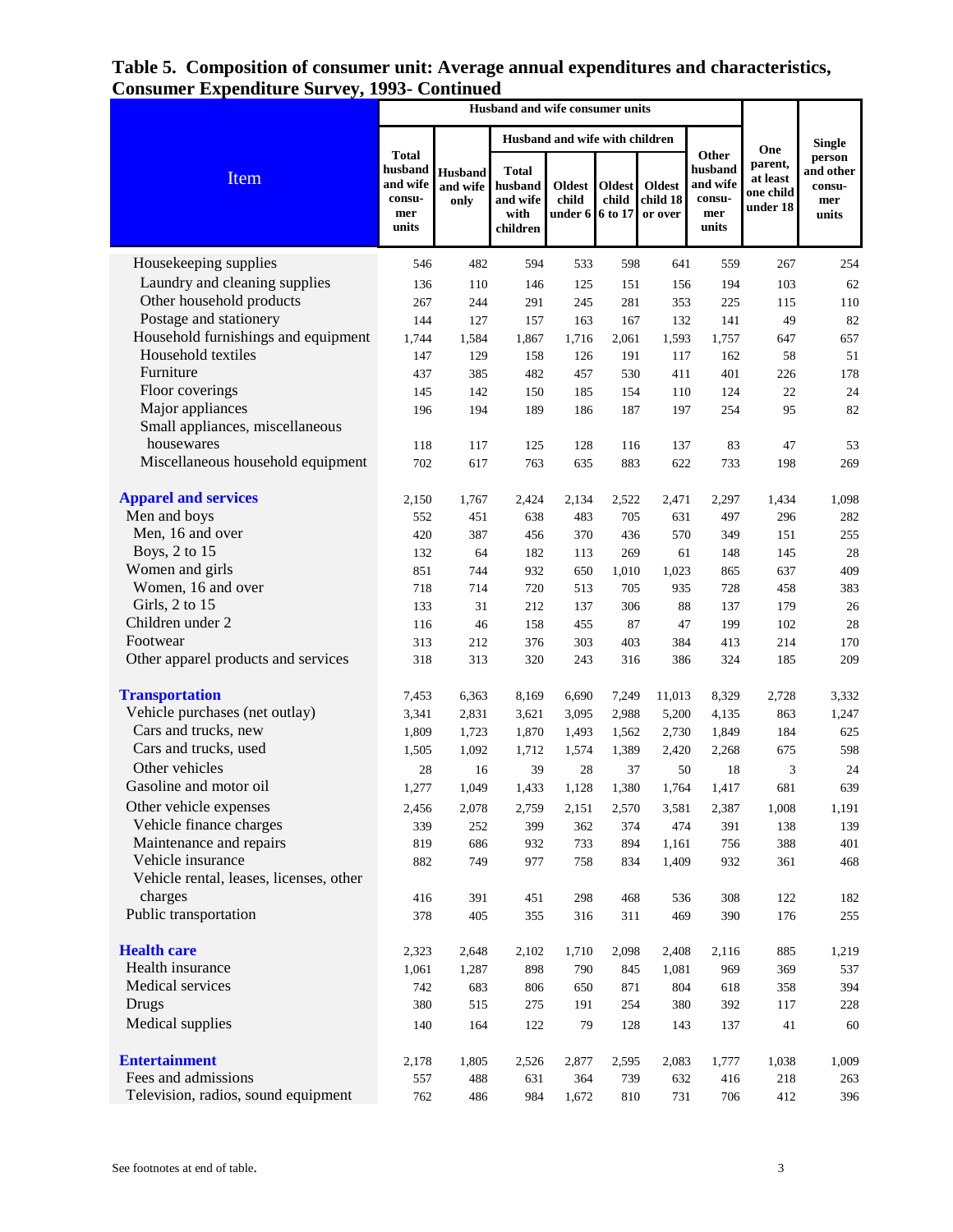## **Table 5. Composition of consumer unit: Average annual expenditures and characteristics, Consumer Expenditure Survey, 1993- Continued**

|                                                                   |                                                               |                                    |                                                         | Husband and wife with children            |                        |                                      |                                                        |                                                     | <b>Single</b>                                 |
|-------------------------------------------------------------------|---------------------------------------------------------------|------------------------------------|---------------------------------------------------------|-------------------------------------------|------------------------|--------------------------------------|--------------------------------------------------------|-----------------------------------------------------|-----------------------------------------------|
| Item                                                              | <b>Total</b><br>husband<br>and wife<br>consu-<br>mer<br>units | <b>Husband</b><br>and wife<br>only | <b>Total</b><br>husband<br>and wife<br>with<br>children | <b>Oldest</b><br>child<br>under 6 6 to 17 | <b>Oldest</b><br>child | <b>Oldest</b><br>child 18<br>or over | Other<br>husband<br>and wife<br>consu-<br>mer<br>units | One<br>parent,<br>at least<br>one child<br>under 18 | person<br>and other<br>consu-<br>mer<br>units |
| Pets, toys, and playground equipment                              | 391                                                           | 338                                | 435                                                     | 427                                       | 487                    | 348                                  | 380                                                    | 220                                                 | 178                                           |
| Other supplies, equipment, and services                           | 468                                                           | 493                                | 477                                                     | 415                                       | 559                    | 372                                  | 275                                                    | 187                                                 | 172                                           |
|                                                                   |                                                               |                                    |                                                         |                                           |                        |                                      |                                                        |                                                     |                                               |
| <b>Personal care products and services</b>                        | 505                                                           | 460                                | 533                                                     | 433                                       | 558                    | 568                                  | 555                                                    | 275                                                 | 245                                           |
|                                                                   |                                                               |                                    |                                                         |                                           |                        |                                      |                                                        |                                                     |                                               |
| <b>Reading</b>                                                    | 204                                                           | 213                                | 202                                                     | 156                                       | 210                    | 223                                  | 166                                                    | 90                                                  | 131                                           |
|                                                                   |                                                               |                                    |                                                         |                                           |                        |                                      |                                                        |                                                     |                                               |
| <b>Education</b>                                                  | 588                                                           | 321                                | 815                                                     | 166                                       | 769                    | 1,393                                | 451                                                    | 259                                                 | 317                                           |
|                                                                   |                                                               |                                    |                                                         |                                           |                        |                                      |                                                        |                                                     |                                               |
| <b>Tobacco products and smoking</b>                               |                                                               |                                    |                                                         |                                           |                        |                                      |                                                        |                                                     |                                               |
| supplies                                                          | 299                                                           | 236                                | 329                                                     | 258                                       | 300                    | 438                                  | 417                                                    | 230                                                 | 236                                           |
|                                                                   |                                                               |                                    |                                                         |                                           |                        |                                      |                                                        |                                                     |                                               |
| <b>Miscellaneous</b>                                              | 865                                                           | 768                                | 916                                                     | 856                                       | 917                    | 967                                  | 1,032                                                  | 513                                                 | 554                                           |
|                                                                   |                                                               |                                    |                                                         |                                           |                        |                                      |                                                        |                                                     |                                               |
| <b>Cash contributions</b>                                         | 1,265                                                         | 1,542                              | 1,107                                                   | 759                                       | 992                    | 1,585                                | 886                                                    | 260                                                 | 687                                           |
|                                                                   |                                                               |                                    |                                                         |                                           |                        |                                      |                                                        |                                                     |                                               |
| <b>Personal insurance and pensions</b>                            | 4,061                                                         | 3,342                              | 4,673                                                   | 3,877                                     | 4,704                  | 5,220                                | 3,686                                                  | 1,404                                               | 1,674                                         |
| Life and other personal insurance                                 | 581                                                           | 508                                | 650                                                     | 416                                       | 582                    | 953                                  | 491                                                    | 211                                                 | 196                                           |
| Pensions and Social Security                                      | 3,481                                                         | 2,834                              | 4,024                                                   | 3,461                                     | 4,122                  | 4,268                                | 3,195                                                  | 1,193                                               | 1,478                                         |
|                                                                   |                                                               |                                    |                                                         |                                           |                        |                                      |                                                        |                                                     |                                               |
| Sources of income and taxes: 1                                    |                                                               |                                    |                                                         |                                           |                        |                                      |                                                        |                                                     |                                               |
|                                                                   |                                                               |                                    |                                                         |                                           |                        |                                      |                                                        |                                                     |                                               |
| <b>Money income before taxes</b>                                  | 46,614                                                        | 41,473                             | 50,615                                                  | 43,665                                    | 49,800                 | 57,937                               | 46,369                                                 | 19,458                                              | 22,748                                        |
| Wages and salaries                                                | 36,432                                                        | 26,456                             | 43,934                                                  | 39,278                                    | 43,644                 | 48,328                               | 37,790                                                 | 14,073                                              | 16,136                                        |
| Self-employment income                                            | 3,258                                                         | 3,081                              | 3,608                                                   | 2,947                                     | 3,701                  | 3,961                                | 1,759                                                  | 661                                                 | 936                                           |
| Social Security, private and                                      |                                                               |                                    |                                                         |                                           |                        |                                      |                                                        |                                                     |                                               |
| government retirement                                             | 4,709                                                         | 9,230                              | 1,246                                                   | 70                                        | 593                    | 3,516                                | 4,540                                                  | 632                                                 | 3,767                                         |
| Interest, dividends, rental income, other                         |                                                               |                                    |                                                         |                                           |                        |                                      |                                                        |                                                     |                                               |
| property income                                                   | 1,311                                                         | 2,120                              | 767                                                     | 450                                       | 643                    | 1,275                                | 752                                                    | 279                                                 | 804                                           |
| Unemployment and workers'                                         |                                                               |                                    |                                                         |                                           |                        |                                      |                                                        |                                                     |                                               |
| compensation, veterans' benefits                                  | 381                                                           | 317                                | 418                                                     | 335                                       | 420                    | 482                                  | 465                                                    | 141                                                 | 249                                           |
| Public assistance, supplemental                                   |                                                               |                                    |                                                         |                                           |                        |                                      |                                                        |                                                     |                                               |
| security income, food stamps<br>Regular contributions for support | 273                                                           | 105                                | 345                                                     | 380                                       | 427                    | 153                                  | 674                                                    | 2,323                                               | 396                                           |
|                                                                   | 111                                                           | 65                                 | 138                                                     | 68                                        | 210                    | 53                                   | 166                                                    | 1,280                                               | 326                                           |
| Other income                                                      | 140                                                           | 100                                | 159                                                     | 137                                       | 162                    | 170                                  | 223                                                    | 69                                                  | 134                                           |
| Personal taxes <sup>1</sup>                                       | 4,104                                                         | 3,671                              | 4,500                                                   | 3,272                                     | 4,556                  | 5,393                                | 3,664                                                  | 1,086                                               | 1,887                                         |
| Federal income taxes                                              | 3,069                                                         | 2,747                              | 3,376                                                   | 2,456                                     | 3,443                  | 3,995                                | 2,656                                                  | 711                                                 | 1,404                                         |
| State and local income taxes                                      | 811                                                           | 656                                | 930                                                     | 668                                       | 940                    | 1,122                                | 819                                                    | 301                                                 | 388                                           |
| Other taxes                                                       | 224                                                           | 268                                | 195                                                     | 148                                       | 173                    | 276                                  | 189                                                    | 74                                                  | 95                                            |
|                                                                   |                                                               |                                    |                                                         |                                           |                        |                                      |                                                        |                                                     |                                               |
| Income after taxes <sup>1</sup>                                   | 42,511                                                        | 37,802                             | 46,115                                                  |                                           | 40,393 45,243          | 52,544                               | 42,704                                                 | 18,372                                              | 20,861                                        |
|                                                                   |                                                               |                                    |                                                         |                                           |                        |                                      |                                                        |                                                     |                                               |
| <b>Addenda:</b>                                                   |                                                               |                                    |                                                         |                                           |                        |                                      |                                                        |                                                     |                                               |